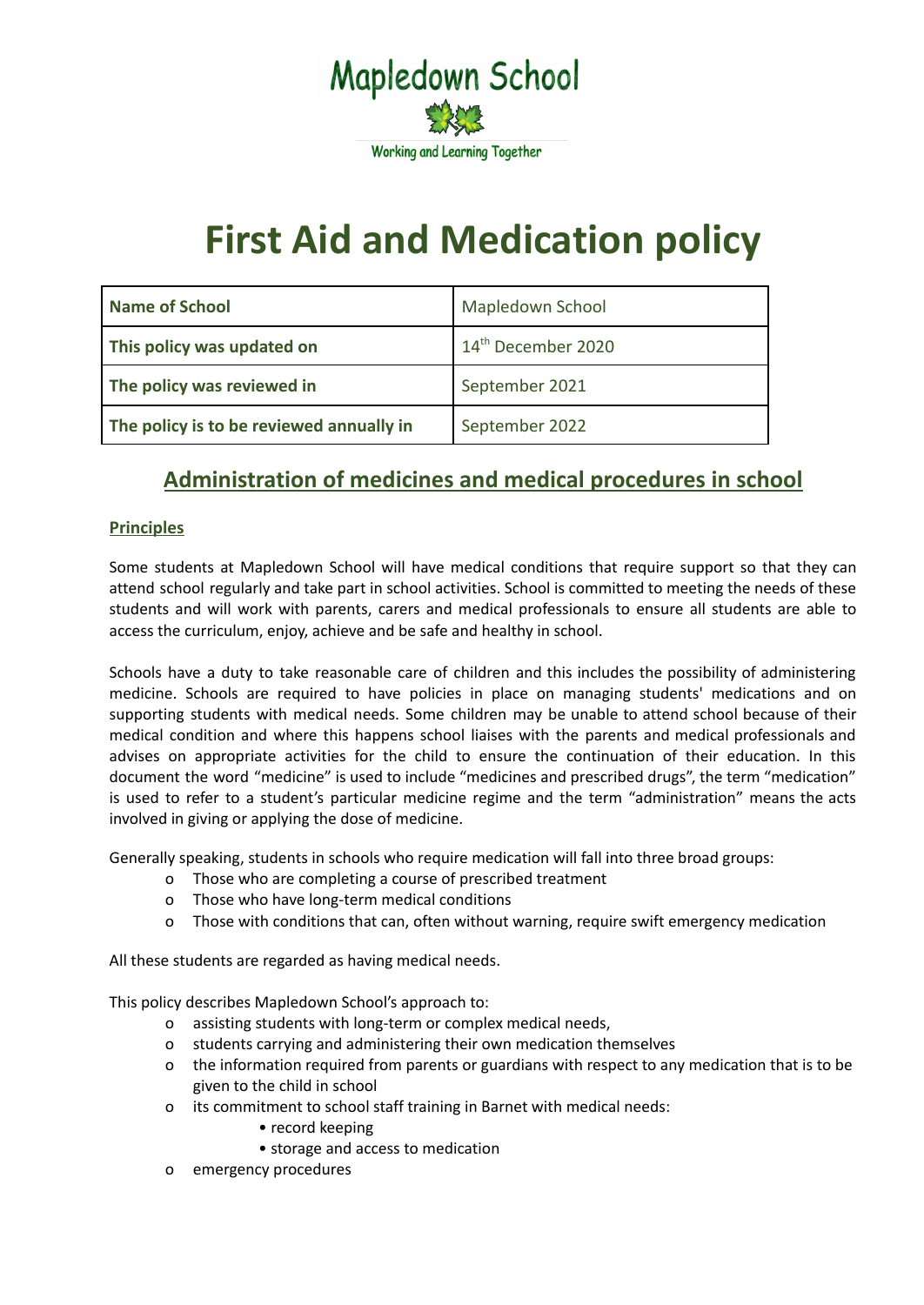## **The Legal Position**

- o It is recognised that school staff have legitimate concerns over their legal position in administering medicines. Staff with appropriate training can administer medicines and they are under a duty to obey reasonable instructions, taking into account the circumstances, the nature of the drugs concerned and their expertise and training. See DFE's guidance.
- o Whilst parents are responsible for their child's medication, it is normally the Headteacher who decides if a school can assist a student who needs medication during the school day.
- o Legally, it is not possible to disclaim liability for any serious adverse consequences of administering medicines in schools. In practice, any claim would lie against the employer. Mapledown school will also support any member of staff in any subsequent civil or criminal proceedings if the member of staff had followed the procedures set out in the school's guidelines.
- o In general, the consequences of taking no action are likely to be more serious than those of trying to assist in an emergency. To ensure that risks to health are minimised it is essential for schools to establish safe systems that limit any opportunities for negligence.

#### **Roles and Responsibilities**

o Barnet Council guidance states that, "The headteacher / manager is responsible for the operation of the school / setting policy on the administration of medicine and is therefore the main person responsible for the administration of medicine. The headteacher / manager should authorise any named members of staff, with their agreement, to be responsible for the administration of medication (these members of staff are then 'authorised persons'). Appropriate training will be provided and the person will be signed off. It is the duty of the headteacher / manager to ensure that all members of the teaching or non-teaching staff (including supply staff) are made aware of the school policy".

#### **Role of the NHS School Nurse at Mapledown School**

- o Due to the nature of our students' needs and disabilities the level of required medication or medical intervention is much greater than in mainstream schools. At Mapledown School there are NHS School Nurse on site whilst the students are in school. The School Nurse is a Registered Nurse and has access to the students' NHS records and can liaise with other medical professionals who contribute to the students' health care. The School Nurse also plays a key role in liaising with students' parents and carers to ensure the school has relevant and up to date information regarding a student's health care.
- o The Nursing team will obtain 'Consent to treatment' and 'Consent to share information from parents/carers for children and young people.
- o The School Nursing team are employed and managed by the NHS. They all have an Enhanced Disclosure Barring check in place.
- o Both the School Nurse and the Health Care Assistants are trained to administer medication and to deal with health care emergencies in line with NHS protocols. The administration of medicines to students on site is part of their respective job descriptions.
- **o** The nursing team obtain consent annually (or as changes occur) from parents and carers **for all students who require medication whilst in school.**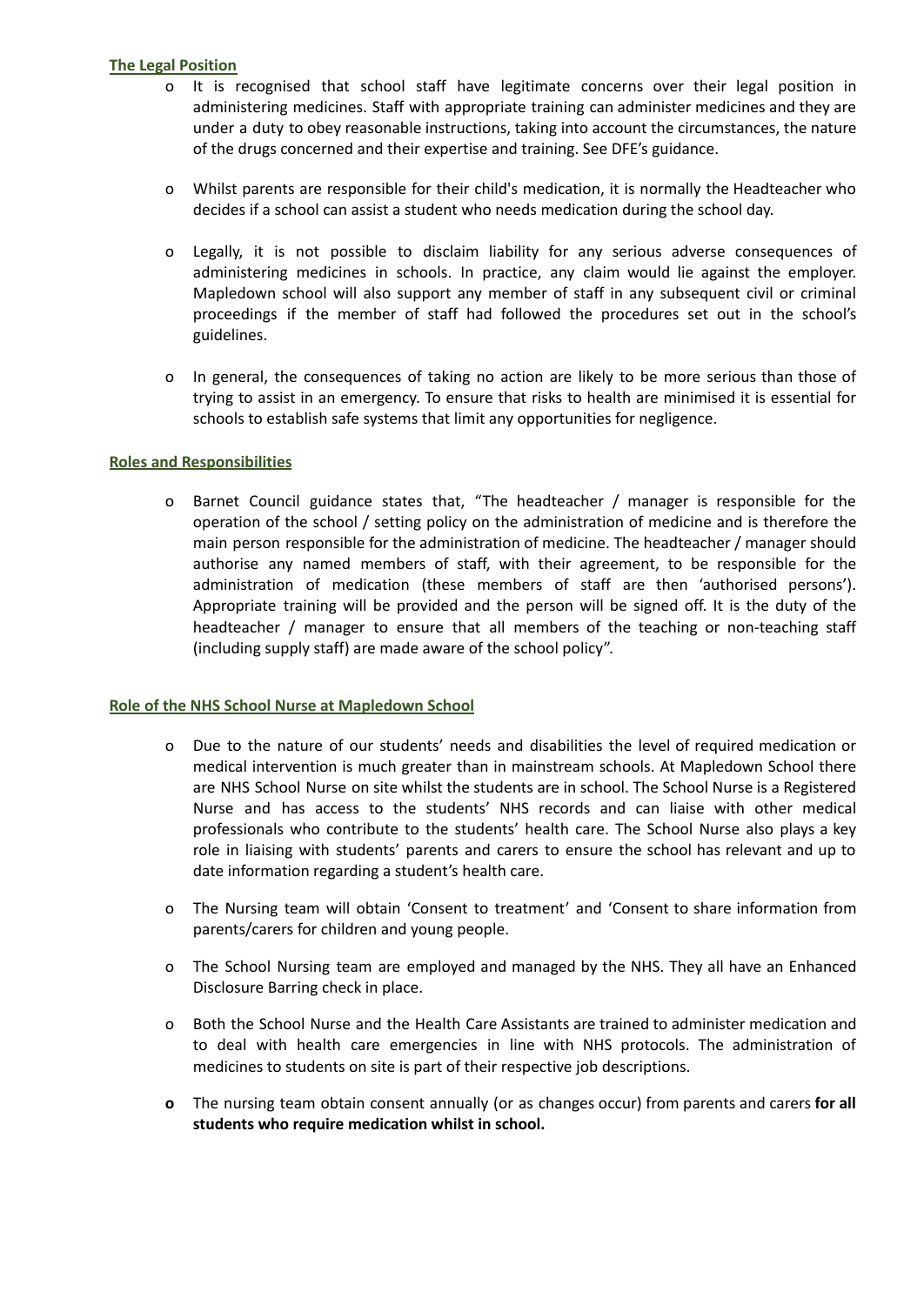#### **Role of School Staff**

o Most of the daily administration of medicines is carried out by the NHS Special School Nursing team. However, there may be occasions when school staff are better placed to administer medication, especially in an emergency, e.g. asthma attack and anaphylactic shock. This is especially so during educational visits when students are off site (*please see below re: administration of medicines on educational visits).* A medical bag containing the student's medicines should accompany the child at all times unless in the child's classroom where it will be held in a locked cupboard/room.

# **Carers Assigned to Individual Students**

o From time to time a student may be admitted who requires constant supervision throughout the school day in order to meet his/her health care needs. The Headteacher works with the relevant medical professionals, including the School Nurse, to create a risk assessment and NHS Health Care Plan upon admission to ensure the child's needs can be fully met.

#### **Parents and Carers**

o Parents have a responsibility to ensure that they provide relevant and up to date information to help school to care for their child and to provide any medication and other apparatus necessary to meet the student's health care needs. Parents must sign and/or agree to a student's NHS Health Care Plan.

#### **The student**

o A small number of students may be able to administer their own medication. However, should this need arise, the School Nurse would discuss this with the parents, class staff and of course with the student in ways s/he can understand. The agreed outcomes would be incorporated into the student's NHS Health Care Plan and the student would be provided with the necessary training by the School Nurse and parents.

#### **Practice**

#### **Students' NHS Health Care Plans**

- o Students with medical needs will have an individual NHS Health Care Plan as appropriate which identifies the level of support that is needed, both to support the student and to support the school to ensure the student's wellbeing. The NHS Health Care Plan can also help to identify particular safety measures in relation to health care that need to be taken to support the student. Students who suffer from anaphylaxis must have an NHS Health Care Plan that gives more detailed information relating to the student and the condition, since each student's symptoms and allergens will vary (*see below*).
- o Students' NHS Health Care Plans are very important documents. They are compiled by the School Nurse in consultation with the parents, staff and other professionals as necessary. These plans detail the procedures and medications necessary to ensure the student's wellbeing and to meet his/her medical needs in school and during off site activities. Some confidential medical diagnoses are not detailed, but any necessary procedures or medicines are. These plans are reviewed annually or sooner as required by the School Nursing team. Parents have a responsibility to keep school informed of any changes to their child's condition, medication and medical needs which may require changes to the NHS Health Care Plan, updates are signed or agreed by parents/carers.
- o The NHS Health Care Plan may also highlight training issues. Staff must not give medication without appropriate training from a relevant professional. This training may not need to be formal training but could be instructions from the Head Teacher or a competent person or written instructions from a Doctor. At Mapledown School the training is most likely to be provided by our School Nursing team.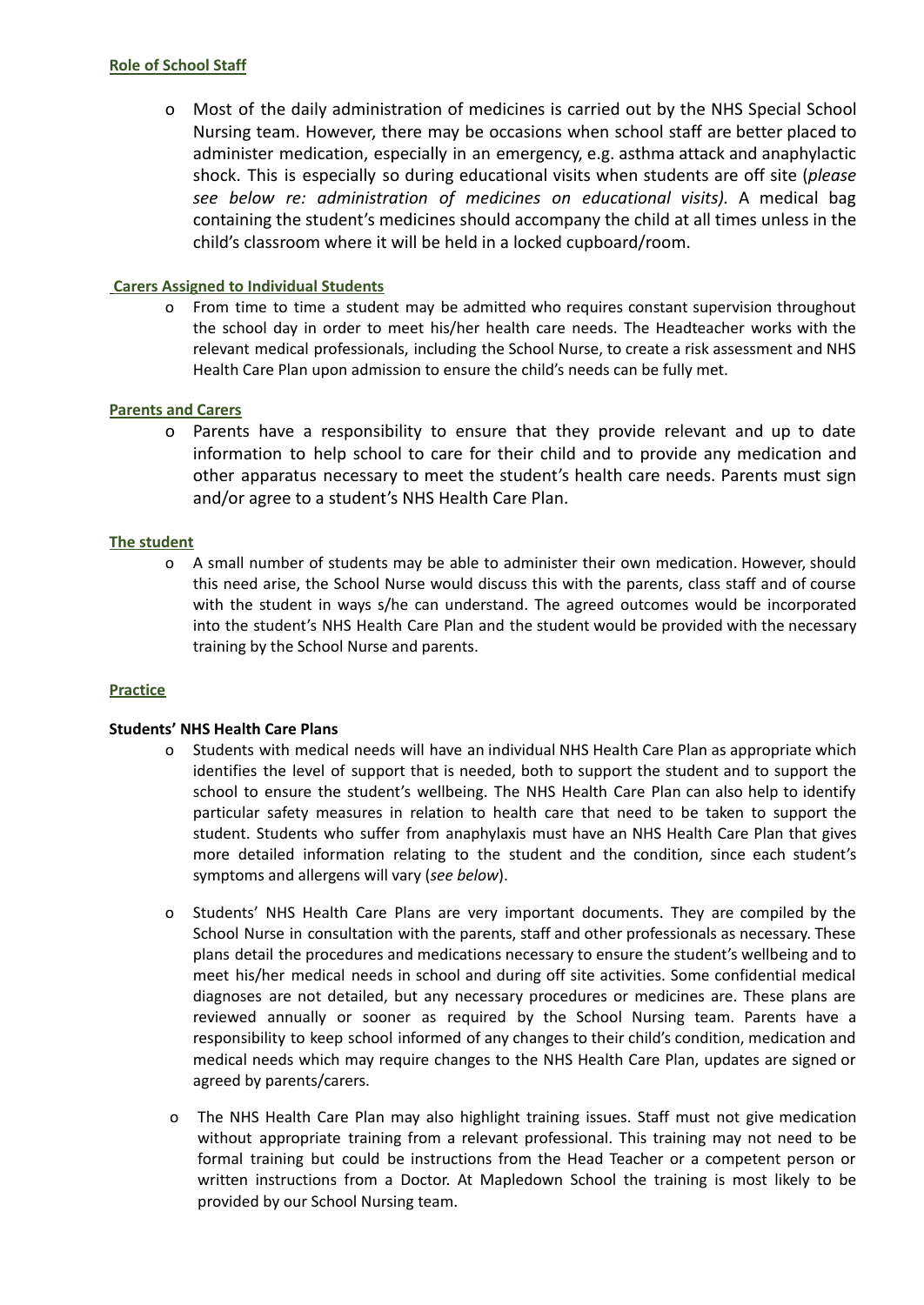# **Administration of Prescribed and Non-Prescribed Medicines**

- o Generally, schools cannot be expected to administer medication which could be given before and after school. In these circumstances, the merits of each case are considered by the School Nursing team.
- o The only medicines that should be administered are those which are prescribed by NHS doctors (sometimes private GPs) and where clearly written instructions are provided by the parent or carer and are in accordance with the doctor's instructions. The School Nurse will contact parents when medicine is sent into school via the student to ensure that the correct written information is supplied before any medication is given. Should school staff find medication in the student's school bag, it is brought *immediately* to the School Nurse. Unless transit meds between home and respite then school is responsible for storage.
- o The medicine must be provided by the parents in bottles/packets which are clearly labelled with the student's name and the required dosage and the administration is recorded in line with the recording of prescribed medicines.
- o In line with NHS protocols the School Nurse, HCA and school staff will not give non-prescribed medicine to students. However, the School Nurse can administer infant/child temperature lowering (e.g. Calpol) when the Nurse considers it vital to the student's well-being following written/verbal consent from parents/carers. This can be taken from school stock. Ibuprofen based products cannot be administered unless prescribed. Anti-histamine and other 'over the counter' medicines may be administered but only if prescribed and parents have previously provided specific written permission. The School Nurse will also phone the parents to determine the time of any earlier dosage given. If the parents are not contactable, the School nurse will act using her professional judgement.
- o If prescribed/non-prescribed medicines are to be administered by staff, in agreement with the school nurse and in accordance with the policy guidelines outlined in the preceding paragraph, the school will obtain permission (please see Appendix 1) from the parents and record the administration of medicines using the documents "Supporting students at school with medical conditions Statutory guidance for governing bodies of maintained schools and proprietors of academies in England" 2015.
	- o This can be found at the web site address: [https://assets.publishing.service.gov.uk/government/uploads/system/uploads/attachm](https://assets.publishing.service.gov.uk/government/uploads/system/uploads/attachment_data/file/638267/supporting-pupils-at-school-with-medical-conditions.pdf) [ent\\_data/file/638267/supporting-students-at-school-with-medical-conditions.pdf](https://assets.publishing.service.gov.uk/government/uploads/system/uploads/attachment_data/file/638267/supporting-pupils-at-school-with-medical-conditions.pdf)
- o All medicine dosages will be drawn up by the school nurse or an appropriately trained health professional.
- o Decanted medicines cannot be given at any time.
- o Homeopathic medicines and herbal medicines cannot be given unless prescribed by an NHS doctor.
- o Procedures for the Administration of Medication are outlined in the clinical policies: o Special Schools Medicines Policy 2013

# **Administration of medicines on school trips**

- o On school trips, all medication is taken securely with the student. An appropriately trained member of staff draws up the medication and administers it to enable full inclusion.
- o Emergency procedures apply in the same way as in school, taking into account the location of the trip. Risk assessments will have been completed.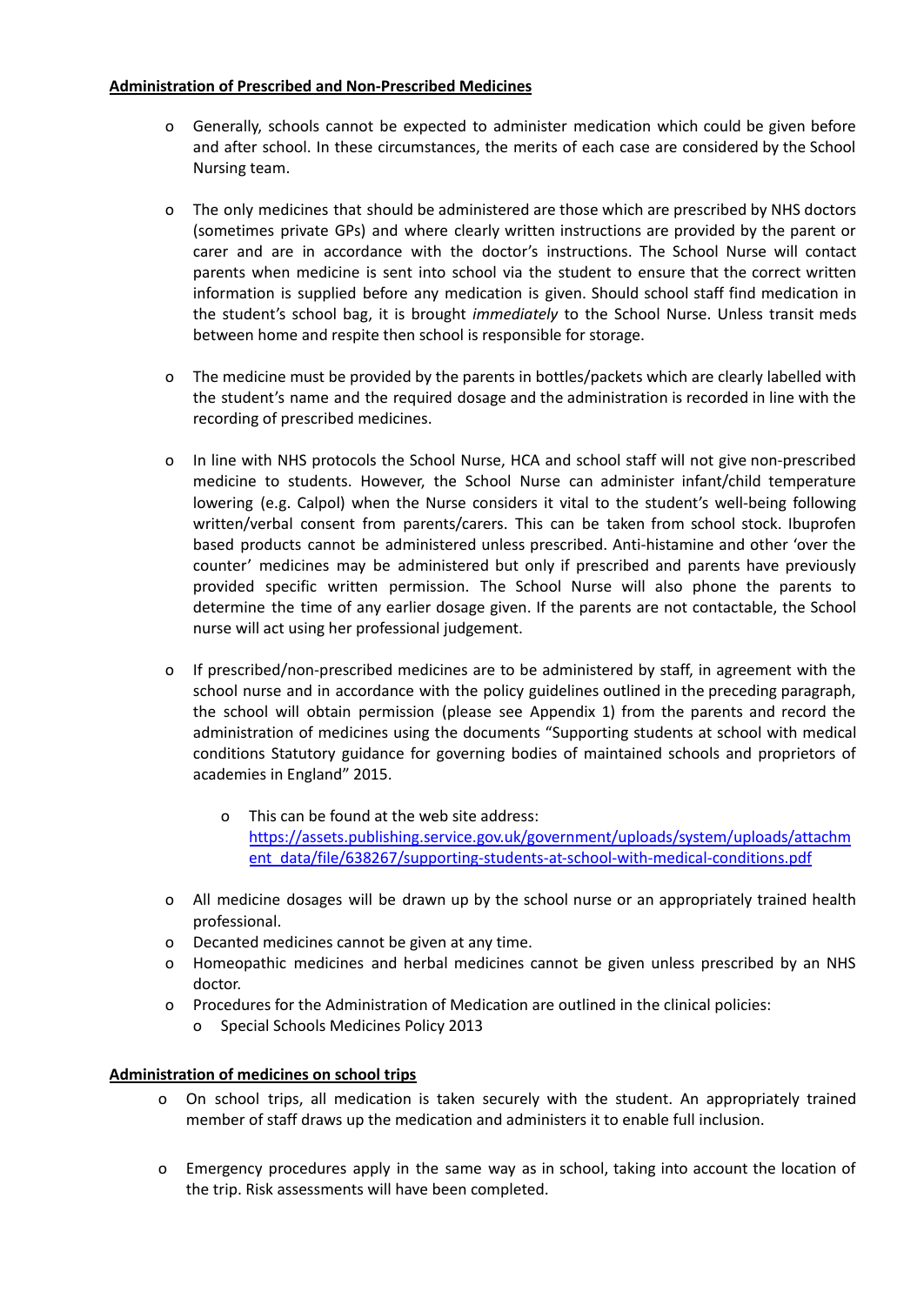o Information regarding the administration of meds is provided with the medication (Please see Appendix 2)

#### **Short-term ailments**

- Students suffering from short term ailments who are clearly too unwell to access the curriculum should not be in school and the Headteacher is within their rights to ask parents or carers to keep them at home or collect them from school. The decision to send children home if they are deemed unwell, lies with the School Nurse. Once the decision has been made, staff can then call parents to request their child to be picked up. Some parents may seek to send their children to school with non-prescribed medicines (e.g. cough mixtures) and schools cannot be expected to accept responsibility for administering medicines of this nature.
- o If a student experiences diarrhoea and/or vomiting, it is the school's and the Local authority's policy that students must remain out of school for 48 hours after the last bout of diarrhoea or vomiting. If a student experiences three bouts whilst at school, parents/carers will be called by the school nurse to collect their child.
- o According to Public Health England (September 2019), in an event of a diarrhoea and vomiting outbreak, alcohol gels and wipes are no longer effective. It is sufficient to use the six-steps steps of hand washing method with soap and water.
- o If influenza, Coronavirus (COVID-19) or norovirus are suspected, an isolation unit will be made available to accommodate the student until they can be collected.
	- o The student will be monitored at all times by a staff wearing full PPE (mask, visor, apron, gloves) and maintaining distance if possible. The room will be ventilated and fully cleaned once the student has been collected.
- o If a significant proven COVID-19, influenza or norovirus outbreak occurs, visiting staff should not enter the premises and Mapledown staff should not attend any other school/organisation until the risk has passed.

#### **Chronic illness or disability**

o Some of our students have chronic illness or conditions which require the administration of regular prescribed medicines during the school day. This is detailed the student's NHS Health Care Plan. Health care plans will be devised on an individual basis

#### **Asthma**

- o Students with asthma have airways that narrow as a reaction to various triggers. The triggers vary between individuals but common ones include viral infections, cold air, grass pollen, animal fur and house mites. Exercise and stress can also precipitate asthma attacks in susceptible people. The narrowing or obstruction of the airways causes difficulties in breathing and can be alleviated with treatment. Students with asthma have the triggers, symptoms and treatment, including accessibility to inhalers, detailed in their NHS Health Care Plans. Most of our students are unable to recognise and communicate when they need their inhaler and rely on staff observing and responding to the onset of symptoms.
- o Due to the recent change in legislation (Human Medicines (Amendment) (No. 2) Regulations 2014) allowing schools to purchase asthma inhalers for emergency use only as long as they have a diagnosis. Mapledown School will have at least one inhaler. The use of these will be subject to advice given in the legislation.

#### **Inhalers for Asthma.**

o Inhalers are used to prevent wheezing as well as treatment for wheezy episodes. Staffs working with students with asthma have immediate access to their inhalers. The inhaler should be clearly marked with the student's name. Most of our students are unable to take responsibility for their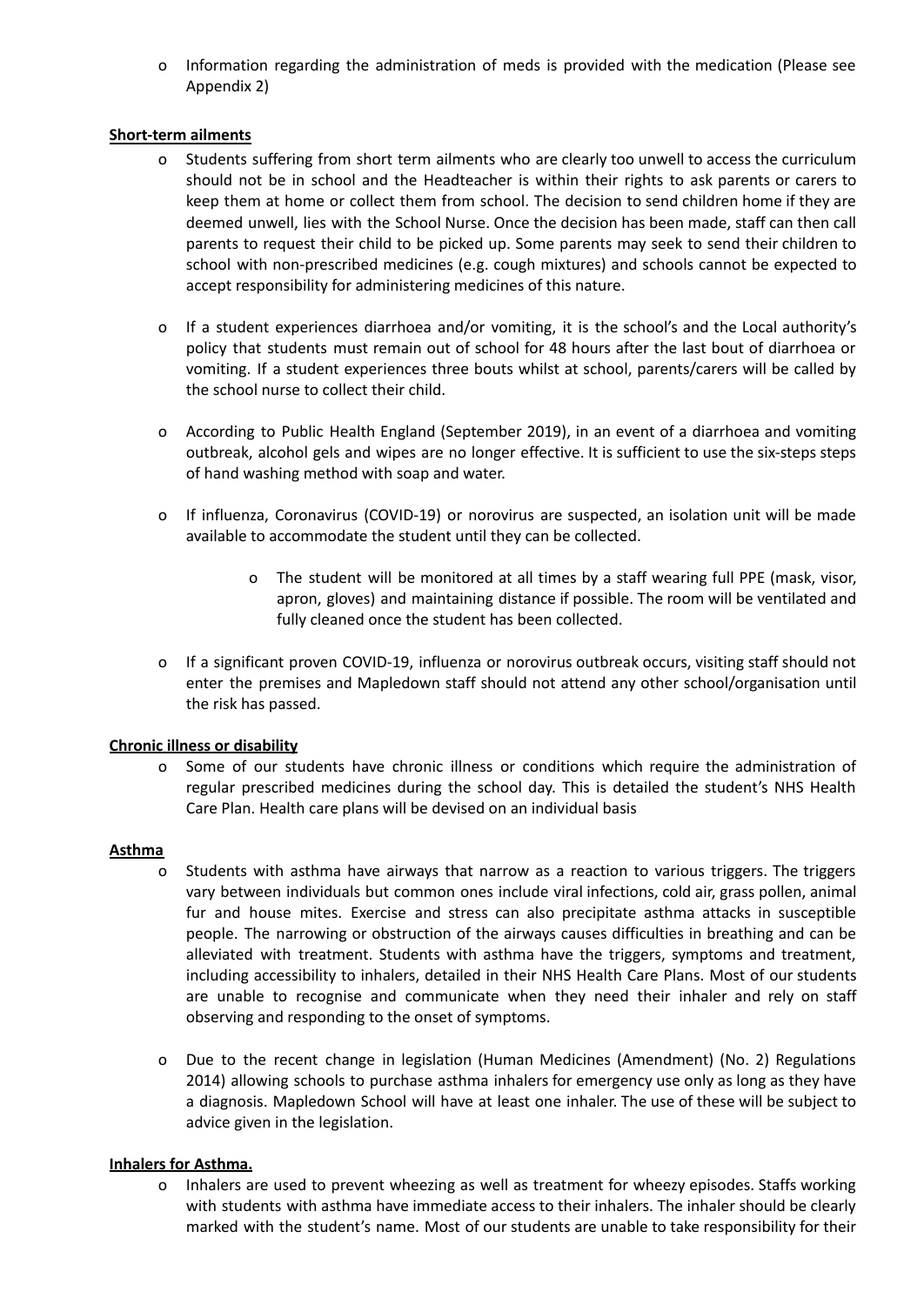inhaler, therefore staffs ensure that it is stored in a safe but readily accessible place and staffs take responsibility for its use. The use of inhalers by all students is recorded by the School Nursing team.

#### **Advising the Parents**

o An agreement will be made between the School Nursing team and the student's parents as to when and how the parents are informed that their child has experienced an asthma attack. However, if it is a first incident or it is significantly worse than usual, the School Nursing Team will advise the parents as soon as possible after the incident.

#### **Epilepsy**

- o Epilepsy is a common condition and Mapledown School has considerable experience in meeting the health care needs of students with epilepsy. Epileptic seizures may be recurrent or infrequent and the nature, frequency and severity of the seizure will vary greatly between individuals. Most, but not all, of our students with epilepsy take anti-convulsant medicines and the symptoms of most are well controlled by individually tailored medication regimes. Seizures may be unpredictable or have known triggers, e.g. ill health, tiredness, emotional state, hormonal changes, flashing or flickering lights, video games and computer graphics (photosensitive epilepsy). Certain geometric shapes or patterns can also trigger seizures in some individuals. Screens and/or different methods of lighting can be used to enable photosensitive students to work safely on computers and watch TV.
- o Students with epilepsy are not excluded from any school activity. Extra care and supervision may be needed to ensure their safety in some activities such as swimming or in playground activities. Concerns about any potential risks should be discussed with the Head Teacher, School Nursing team and the student's parents/carers.

#### **What to do when a student has a seizure**

- o All our educational staff are trained to respond appropriately and safely to a student having a seizure and all students diagnosed with epilepsy have an NHS Emergency Care Plan. The specific nature, triggers and management of a student's epilepsy is detailed in his/her NHS Emergency Care Plan, but in general nothing must be done to alter the course of a seizure once it has begun. The area immediately surrounding the student must be made safe to reduce any possibility of harm to the student or others during the seizure. The student should *not* be restrained and there should be no attempt to put anything into the student's mouth. Students in postural seating and other postural equipment must not be moved unless they are unsafe**.** The time of onset of the seizure must be noted and the School Nurse advised. Students may require medication at the onset or during the seizure. All students diagnosed with Epilepsy are prescribed orally administered Buccal Midazolam, this is mostly administered by trained staff the prescribed medication both in school and out in the community. Only on very rare occasions will this be done by the School Nurse
- o Some students may require immediate medication or action and the School Nursing team should be called at once to respond to the situation. This may, for example, include administering medication.
- o **School staff can and must call 999 if they deem it necessary before calling a nurse.**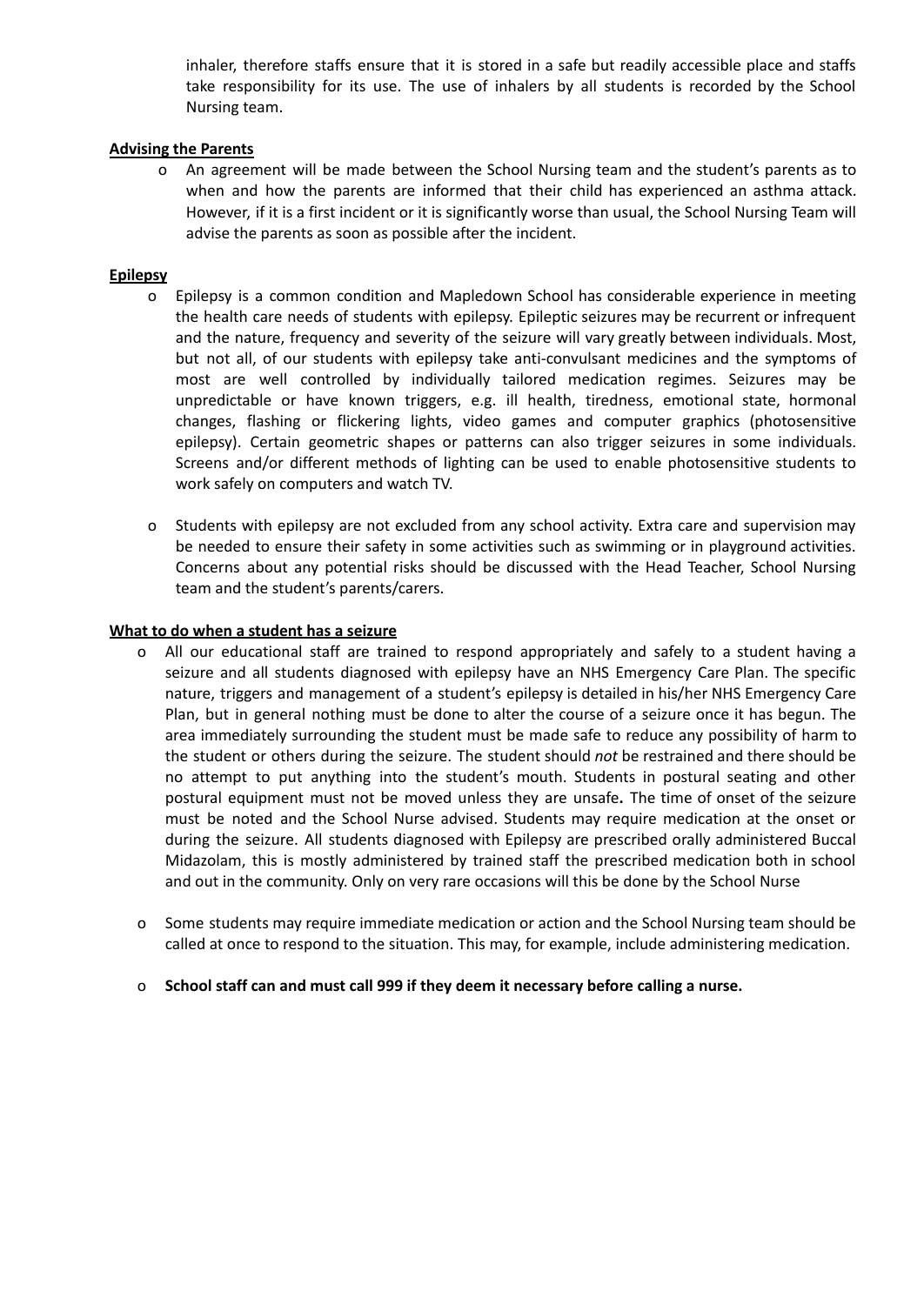# **First Aid Procedures and Policy**

# **Statement of intent**

Mapledown School is committed to providing emergency first aid provision in order to deal with accidents and incidents affecting employees, children and visitors. The arrangements within this policy are based on the results of a suitable and sufficient risk assessment carried out by the school in regards to all staff, students and visitors.

Mapledown School will take every reasonable precaution to ensure the safety and wellbeing of all staff and students. Details of such precautions are noted in the following policies:

- Health and Safety Policy
- Behaviour Policy
- Safeguarding Policy
- First Aid and Medication Policy
- Educational Visits and School Trips Policy

The Senior Leadership Team has overall responsibility for ensuring that the school has adequate and appropriate first aid equipment, facilities and personnel, and for ensuring that the correct first aid procedures are followed.

# **Legal framework**

- o This policy has due regard to statutory legislation, including, but not limited to the following:
	- The Health and Safety (First Aid) Regulations 1981 (amended 2013 and 2018) and approved code of practice and guidance
	- Health and Safety at Work etc. Act 1974 and subsequent regulations and guidance (2015)

#### **Aims**

- o All staff should read and be aware of this policy, know who to contact in the event of any illness, accident or injury, and ensure this policy is followed in relation to the administration of first aid.
- o All staff will use their best endeavours, at all times, to secure the welfare of the students.
- o Anyone on the school premises is expected to take reasonable care for their own and others' safety.

The aim of this policy is to:

- Ensure that the school has adequate, safe and effective first aid provision in order for every student, member of staff and visitor to be well looked after in the event of any illness, accident or injury; no matter how major or minor.
- Ensure that all staff and students are aware of the procedures in the event of any illness, accident or injury.
- Ensure that medicines are only administered at the school when express permission has been granted for this.
- Ensure that all medicines are appropriately stored.
- Promote effective infection control.
- o Nothing in this policy should affect the ability of any person to contact the emergency services in the event of a medical emergency. For the avoidance of doubt, staff should dial 999 for the emergency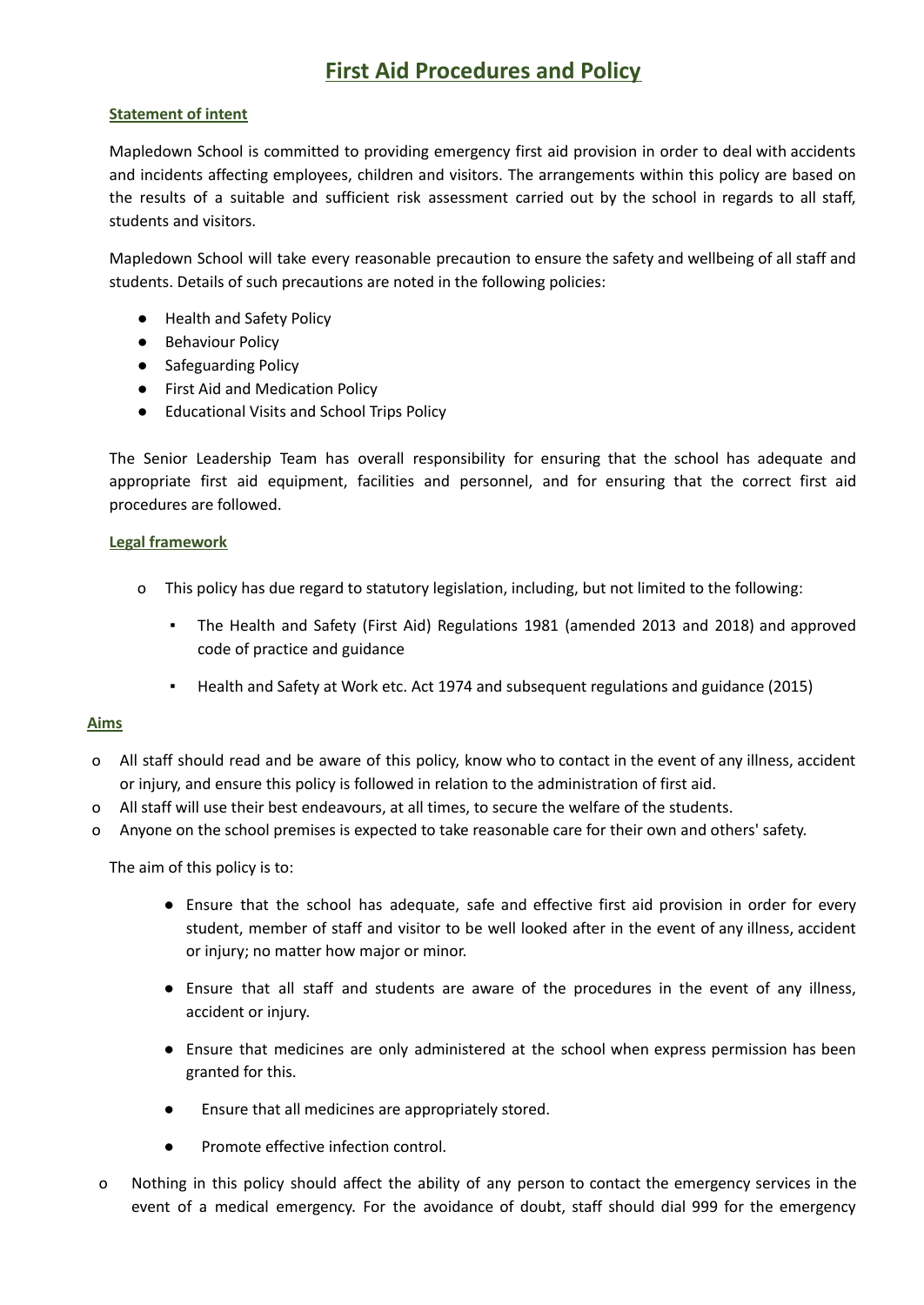services in the event of a medical emergency before implementing the terms of this policy, and make clear arrangements for liaison with ambulance services on the school site.

- o To achieve the aims of this policy, the school will have suitably stocked first aid boxes. Where there is no special risk identified, a minimum provision of first aid items would be:
	- A leaflet giving general advice on first aid;
	- Individually wrapped sterile adhesive dressings (assorted sizes);
	- Two sterile eye pads;
	- Four individually wrapped triangular bandages (preferably sterile)
	- Six safety pins;
	- Six medium sized (approximately 12cm x 12cm) individually wrapped sterile
	- Unmedicated wound dressings;
	- Two large (approximately 18cm x 18cm) sterile individually wrapped unmedicated wound dressings; and
	- One pair of disposable gloves.
	- Equivalent or additional items are acceptable.
	- o The First aider is responsible for examining the contents of first aid boxes. These should be checked frequently and restocked as soon as possible after use. Items should be discarded safely after the expiry date has passed.
	- o First aid boxes are located in the following areas:
		- o Buses
		- o Hydrotherapy pool
		- o Nurse's office

# **Staff Training/duties**

- o Mapledown School has an extensive programme of First Aid training to ensure that there is full school coverage.
- o First aiders are to ensure that their first aid certificates are kept up-to-date through liaison with the Deputy Headteacher – Caroline Garvey, or Helen Wells (Learning Resources Officer).
- o Each classroom's first aiders have a responsibility to ensure all first aid kits are properly stocked and maintained. The first aid appointed person(s) will be responsible for maintaining supplies.
- o All teaching support staff are regularly trained in basic awareness of epilepsy. Specific training such as training for asthma, diabetes and anaphylactic shock is provided where necessary by the School Nursing team.
- Staff who are trained in enteral feeding can administer feeds to students via gastrostomies, naso-gastric tubes and jejunostomy tubes. The School Nursing team is responsible for ensuring that school staffs meet the required level of competency at time of assessment.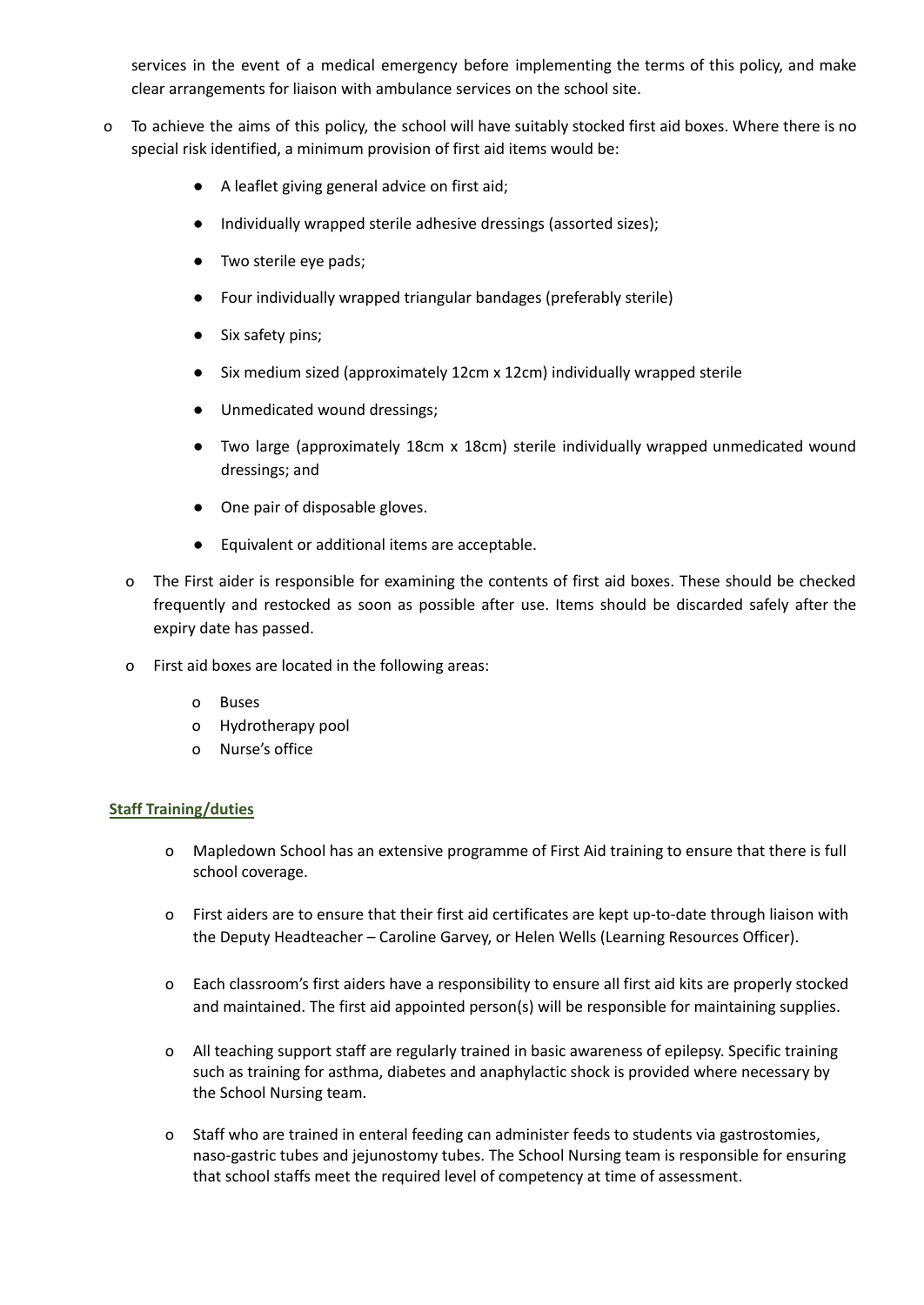- o A dated record is kept of staff training and stored online school on the school system. The School Nursing team also has a list of staff who are trained and competent in administering feeds.
- **o** Details of the current first aid appointed person(s) can be found on the Network via the Deputy Head Caroline Garvey.

# **Clinical waste:**

- o All clinical waste must be disposed of appropriately in the yellow bins provided. These can be found in the toilets, Hydro and the nurses office. These are emptied on a daily basis into the correct clinical waste receptacles located outside the school. They are collected on a regular basis by the Local Authority waste disposal services.
- o Pads must be disposed of in the macerators provided.
- o Only pads to be placed in the macerators one at a time. All other waste to be placed in the yellow bins.

#### **Emergency procedure in the event of an accident, illness or injury**

- o If an accident, illness or injury occurs, the member of staff in charge will assess the situation and decide on the appropriate course of action, which may involve calling for an ambulance immediately or calling for a first aider.
- o If called, a first aider will assess the situation and take charge of first aid administration.
- o In the event that the first aider does not consider that he/she can adequately deal with the presenting condition by the administration of first aid, then he/she should arrange for the injured person to access appropriate medical treatment without delay.
- o Where an initial assessment by the first aider indicates a moderate to serious injury has been sustained, one or more of the following actions will be taken:
	- Administer emergency help and first aid to all injured persons. The purpose of this is to keep the accident victim(s) alive and, if possible, comfortable, before professional medical help can be called. Also, in some situations, action now can prevent the accident from getting more serious, or from involving more victims.
	- Call an ambulance or a doctor, if this is appropriate after receiving a parent's clear instruction, take the accident victim(s) to a doctor or to a hospital. Moving the victim(s) to medical help is only advisable if the person doing the moving has sufficient knowledge and skill to make the move without making the injury worse.
	- Make sure that no further injury can result from the accident, either by making the scene of the accident safe, or (if they are fit to be moved) by removing injured persons from the scene.
	- See to any children who may have witnessed the accident or its aftermath and who may be worried, or traumatised, in spite of not being directly involved. They will need to be taken away from the accident scene and comforted. Younger or more vulnerable children may need parental support to be called immediately.
- o When the above action has been taken, the incident must be reported to:
	- o The Headteacher or Deputy-Headteacher or Office Manager
	- o The parents/carer of the injured.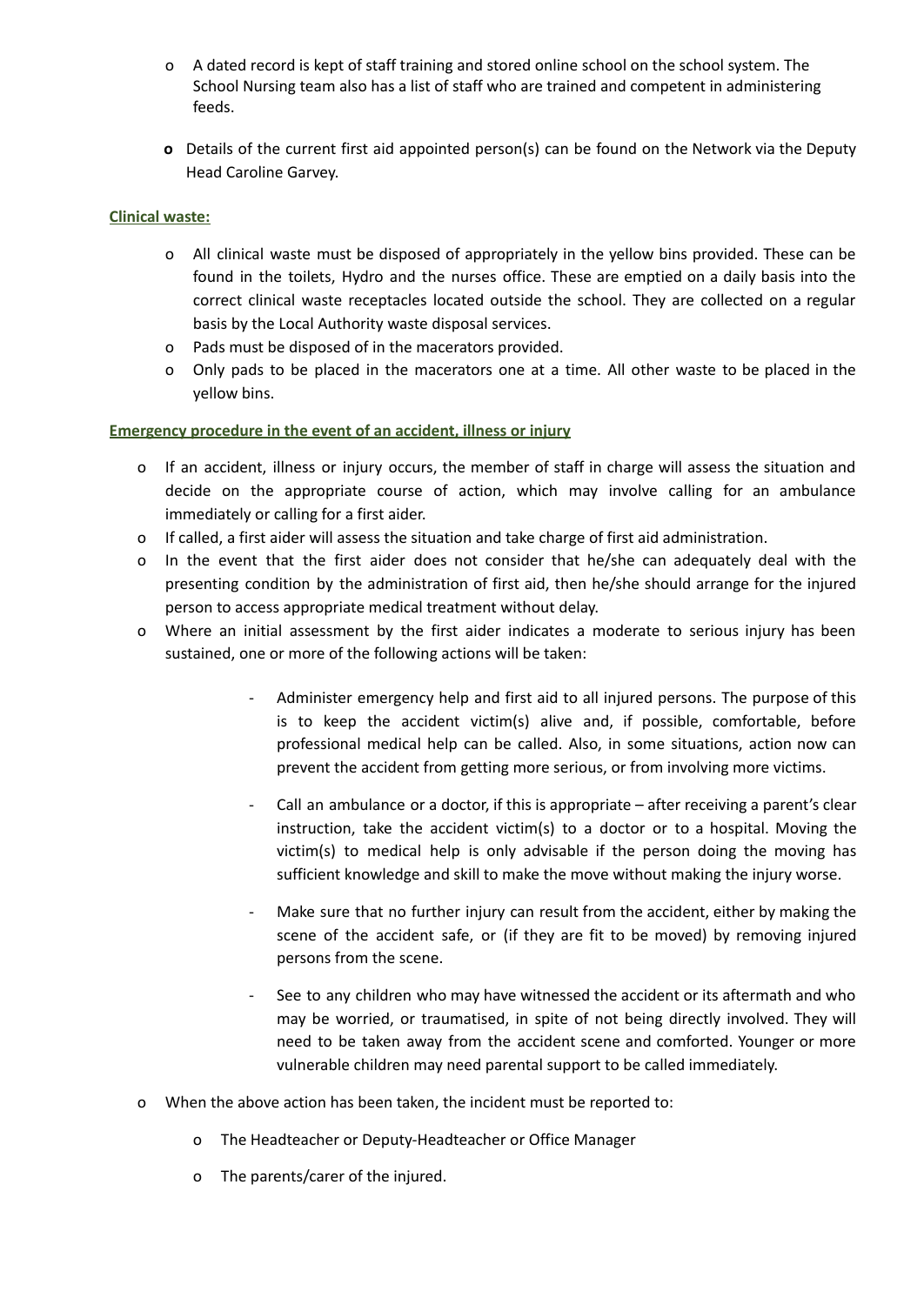- **o** Barnet Council's H&S on-line reporting system if the incident resulted in a visit to GP or hospital.
- **o** Staff are required to follow the Mapledown School Accident and Incident Recording procedure below:

#### **Borough on Line System**

- о All accidents/incidents relating to staff
- o Any serious accidents/injuries to students which require them to go home, hospital or could result in time off school.
- o Any accident to staff or students due to fault of school - e.g slippery surface, broken equipment.

## **Accident Record Sheet**

0 For students who have sustained a minor injury and have received first aid. This includes any injury that breaks the skin and any incident involving the head even if there is no obvious injury. It must be fully completed, with body map filled in. Parents to be informed. Responsibility of class staff. To be handed to Deputy Heads as soon as possible after accident has occurred.

#### **Purple Accident Book or CPOMS**

o Any accident /incident to staff or student where there are no injuries.

# NΒ

This is not related to safeguarding. Any unexplained marks or injuries should be recorded on the unexplained injuries report from and given to the DSL team.

#### **Calling an ambulance**

- o *School staff can and must call 999 if they deem it necessary before calling a nurse or the management team.*
- o First aiders are trained to make decisions as to whether it is necessary to call an ambulance. However, advice can be sought from the nurse if necessary.
- o Staff must ensure they use a mobile phone and are with the student at the time so they can quickly and accurately relay information to the operator. In this circumstance, a personal mobile may be used.
- o If a child is transported to hospital, please photocopy their contact details which are found in the student file in the office. This is just in case the hospital requires information such as GP/family details. If applicable, a copy of the child's Health Care Plan

#### **Reporting to parents**

- o In the event of incident or injury to a student, at least one of the student's parents must be informed as soon as practicable.
- o Parents must be informed in writing of any injury to the head, minor or major, and be given guidance on action to take if symptoms develop. They must also be contacted via a telephone call.
- o In the event of serious injury or an incident requiring emergency medical treatment, the student's class teacher will telephone the student's parents as soon as possible.
- o A list of emergency contact details is kept at reception/admin office.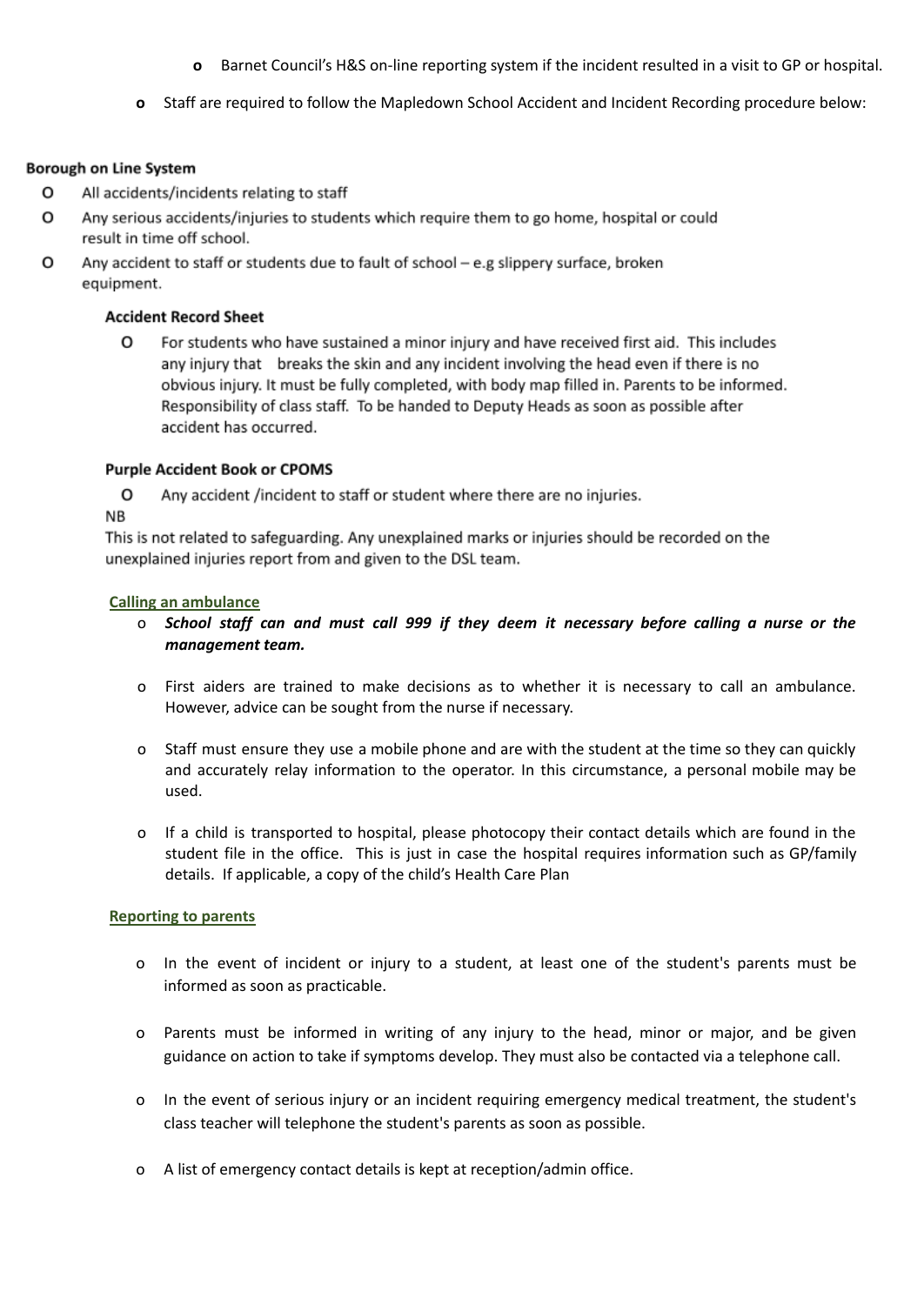o If an incident occurs when out in the community, staff must notify the school as soon as possible so that the office can notify the parents.

# **Consent**

- o Parents will be asked to complete and sign a medical consent form when their child is admitted to the school, which includes emergency numbers, details of allergies and chronic conditions, and consent for the administration of emergency first aid – these forms will be updated periodically.
- o Staff do not act 'in loco parentis' in making medical decision as this has no basis in law staff always aim to act and respond to accidents and illness based on what is reasonable under the circumstances and will always act in good faith while having the best interests of the child in mind – guidelines are issued to staff in this regard.

# **Monitoring and review**

- o This policy is reviewed annually by the Headteacher in conjunction with the Governing Body; any changes made to this policy will be communicated to all members of staff.
- **o** All members of staff are required to familiarise themselves with this policy as part of their induction programme.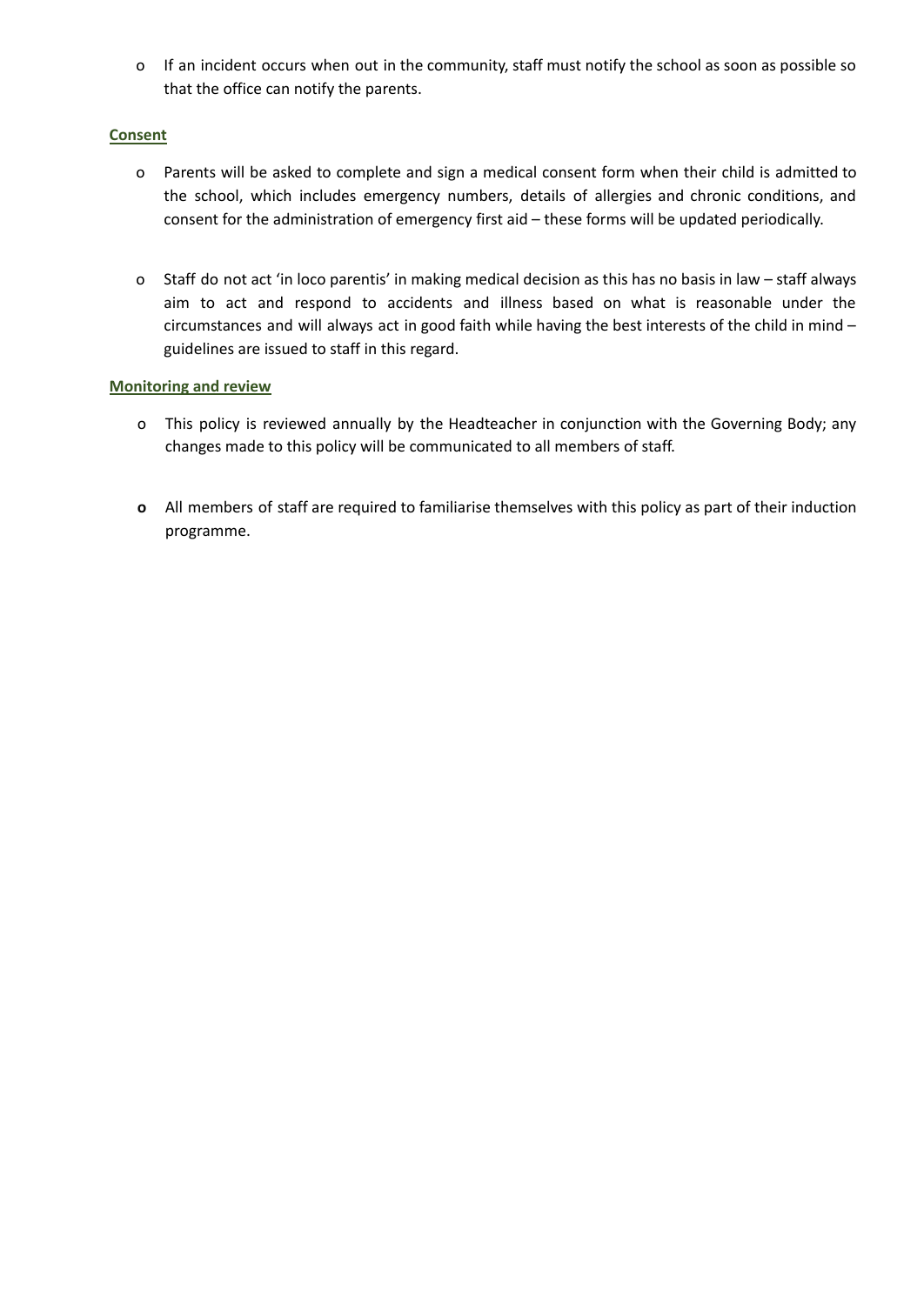#### **Consent to authorise registered School Nurses to administer Paracetamol to children of 4 years and over in accordance with the protocol**

| <b>Name of Student:</b> |
|-------------------------|
|-------------------------|

**NHS** Number:

**DOB:**

**Consent to Authorise registered School Nurses/School Nurse Assistants to Administer Paracetamol in accordance with the Administration of Non-prescribed Paracetamol Protocol.**

| I consent to the School Nurse or School Nursing (Healthcare)<br>Assistants administering Paracetamol to my child at an appropriate<br>dose if necessary for the treatment of:<br>• Pyrexia (fever) | Yes / No             | (please delete) |
|----------------------------------------------------------------------------------------------------------------------------------------------------------------------------------------------------|----------------------|-----------------|
| Mild to moderate pain                                                                                                                                                                              |                      |                 |
|                                                                                                                                                                                                    |                      | Date            |
|                                                                                                                                                                                                    | Daytime<br>phone no: |                 |
|                                                                                                                                                                                                    |                      |                 |

| <b>DRUG: Paracetamol</b> |             |             |       |           |  |
|--------------------------|-------------|-------------|-------|-----------|--|
| <b>Date</b>              | <b>Time</b> | <b>Dose</b> | Route | Signature |  |
|                          |             |             |       |           |  |
|                          |             |             |       |           |  |
|                          |             |             |       |           |  |
|                          |             |             |       |           |  |
|                          |             |             |       |           |  |
|                          |             |             |       |           |  |
|                          |             |             |       |           |  |
|                          |             |             |       |           |  |
|                          |             |             |       |           |  |
|                          |             |             |       |           |  |
|                          |             |             |       |           |  |
|                          |             |             |       |           |  |
|                          |             |             |       |           |  |

| <b>SIGNATURE</b>  |  |  |  |
|-------------------|--|--|--|
| <b>INITIALS</b>   |  |  |  |
| <b>PRINT NAME</b> |  |  |  |

Appendix 1